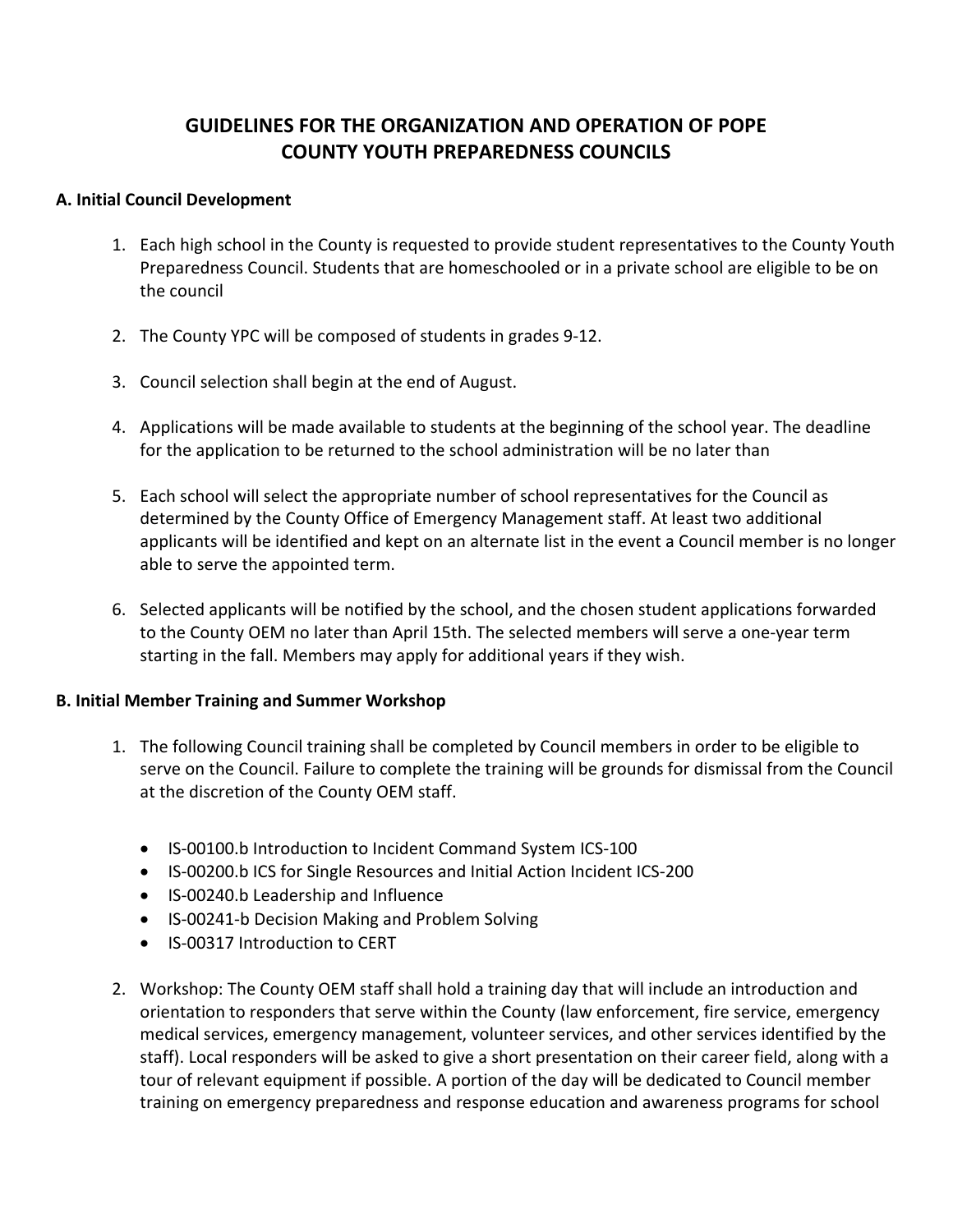projects. This training will help to prepare the Council members for the upcoming year. During this initial meeting, Co‐Chairs will be selected to lead the Council, as well as serve as the county representatives to serve on the State Youth Preparedness Council. These two members will attend the State YPC training in Little Rock as well as participate in bi‐monthly conference calls throughout the year. These members will serve as the liaisons between the State Youth Preparedness Council and the County Councils.

## **C. Council Communications**

- 1. Council members may meet in person at a pre‐determined location at the discretion of the County OEM staff. The frequency of meetings will be determined by the Co‐Chairs of the YPC and the County OEM staff.
- 2. Members will also communicate using the group texting tool **GroupMe or Facebook**. Closed accounts (consisting of members and advisors only) will be created.
- 3. Council members may also communicate by conference call through the County OEM staff.

## **D. Roles and Responsibilities of the Council members**

- 1. Council members will develop and implement at least two school projects during the school year. See list below for suggested projects.
- 2. Council members will assist the County OEM and/or local responders with public events that provide awareness and education to the general public if available (County fairs, local fall festivals, safety fairs, etc.)

## **E. Suggested projects for County Youth Council members**

- 1. Teach the STEP curriculum (an emergency preparedness curriculum taught by the Council members to fifth grade students) to at least one class.
- 2. Produce a one to two-minute video on a disaster preparedness subject to be used in school or on social media (disaster kits, tornadoes, earthquake, cybersecurity, etc.)
- 3. Produce a 30 second to one‐minute audio Public Service announcement for your local radio station on a disaster preparedness subject
- 4. Work a booth at the county fair or a local festival.
- 5. Set up a display at your local high school with informational brochures during National Preparedness Month (September)